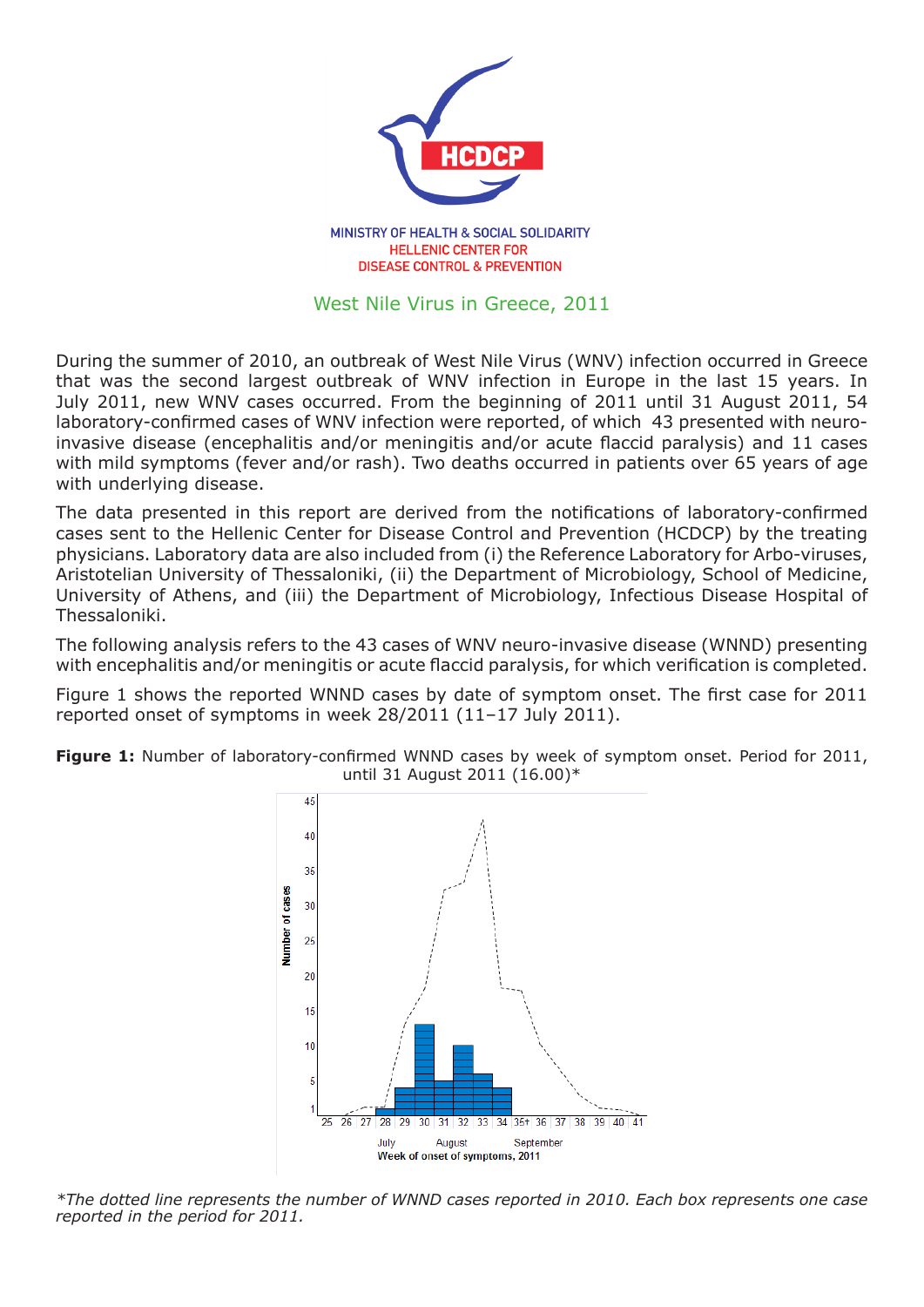The patients' age ranged between 21 and 87 years (median age 70 years).

Table 1 presents the geographic distribution (regional units) of the notified neuro-invasive cases. However, the patients' place of residence is a vague indicator of the area of virus circulation.

| <b>Regional unit of residence</b> | <b>Number of cases</b> | Incidence per 100,000 population* |
|-----------------------------------|------------------------|-----------------------------------|
| Karditsa                          | 6                      | 5.16                              |
| East Attica                       | 10                     | 2.48                              |
| Trikala                           | 3                      | 2.30                              |
| Larisa                            | 6                      | 2.10                              |
| Imathia                           | 3                      | 2.08                              |
| <b>Serres</b>                     | 3                      | 1.59                              |
| Viotia                            | $\overline{2}$         | 1.59                              |
| Chalkidiki                        | $\mathbf{1}$           | 1.00                              |
| Pella                             | $\mathbf{1}$           | 0.69                              |
| Kozani                            | 1                      | 0.65                              |
| Evoia                             | 1                      | 0.48                              |
| Thessaloniki                      | 5                      | 0.44                              |
| North Section of Attica           | $\mathbf{1}$           | 0.18                              |
| <b>Total Greece</b>               | 43                     | 0.38                              |

**Table 1:** Place of residence of patients with WNND. Period for 2011, until 31 August 2011 (16.00)

*\*Calculated based on population data from the Hellenic Statistical Authority (estimates for 2008).*

## *Public health measures for the period in 2011*

The following public health measures have been implemented by HCDCP during the 2011 period.

- Awareness raising among clinicians by providing guidelines for the recognition, management and diagnosis of encephalitis and WNV infection in particular. The Hellenic Centre for Disease Control & Prevention CDC site created a page devoted to WNV information (case definition, instructions for samples, laboratory diagnosis, management, educational material for the public) www.keelpno.gr.
- Enhanced surveillance for encephalitis and WNV infections in humans.
- A mosquito-mapping project, which was supported by the Hellenic CDC, in various areas in Greece, subcontracted to 'Ecodevelopment, SA'.
- Mosquito surveillance, which was carried out by the Department of Parasitology of the National School of Public Health.
- A sero-epidemiology study of household poultry in the area of Central Macedonia with the Veterinary School, Aristotelian University of Thessaloniki.
- Collaboration and exchange of information with the Veterinary Public Health (VPH) services of the Ministry of Agriculture, particularly regarding WNV in equids.
- The Co-ordination Centre for Blood Safety co-ordinated the implementation of quidance for blood and blood product safety according to the European Union (EU) directive.
- Communication campaigns and health-promotion activities in schools and health care facilities were held in various areas of the country (Macedonia, Thrace, Thessaly, East Attica).
- Continuing collaboration and communication with the European Centre for Disease Prevention and Control (ECDC) and the European Commission.